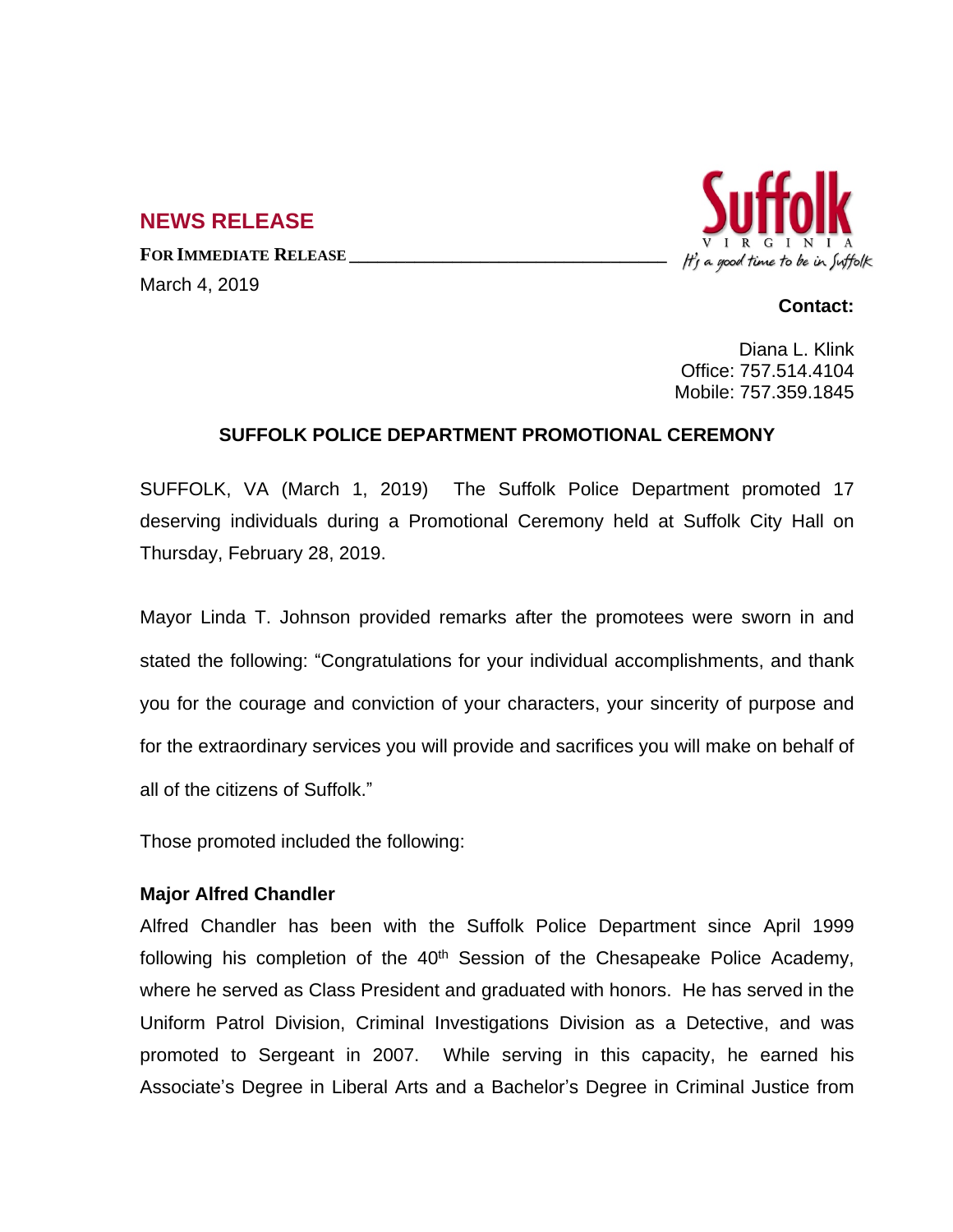Saint Leo University. He was promoted in 2013 to the rank of Lieutenant, and was instrumental in the activation of the Search and Rescue Team. He was a Certified Hostage Negotiator and commanded that unit, and also received his Master's of Science in Criminal Justice Degree from Saint Leo University. In 2016, he was promoted to the rank of Captain, and served as the Sector One Patrol Division Precinct Commander. In 2017, he was selected to attend and successfully completed the prestigious 270<sup>th</sup> Session of the FBI National Academy in Quantico. He has received multiple awards during his time with the Department including departmental commendations and two lifesaving awards. Chandler is extremely active in the community and serves as the Assistant Pastor of Worship and Arts at Zion Community Church, a member of the Phi Beta Sigma Fraternity, Inc., and the Abraham Grand Lodge of Virginia. On February 1, 2019, Chandler was promoted to the rank of Major as the Deputy Chief of Investigations.

## **Captain Jesse Epperson**

Jesse Epperson joined the Suffolk Police Department in July 2006. After completing Basic Law Enforcement Training at Hampton Roads Criminal Justice Training Academy he was assigned to Uniform Patrol. In 2010, Epperson was assigned to the Neighborhood Enforcement Team (N.E.T.) as a gang investigator. He became certified as a gang specialist and general instructor. In 2011, Epperson was promoted to the rank of Sergeant and was transferred to Uniform Patrol. In 2012, Epperson was assigned as the Sergeant in charge of the Department's Underwater Search and Recovery Unit. In 2013, Epperson was transferred to the Investigations Division as the supervisor of the downtown N.E.T. Unit. In September 2014, he was transferred to the Professional Standards Division as the Internal Affairs Sergeant. During his time in Internal Affairs, he also supervised the Department's Background and Recruiting Unit. He was promoted to the rank of Lieutenant in 2016 as the Command Level Officer of the Special Investigations Section, where he supervised the Special Investigations Unit and the Neighborhood Enforcement Teams. He was assigned as commander of the Underwater Search and Recovery Unit. He has received numerous awards including Supervisor of the Year on two occasions, several departmental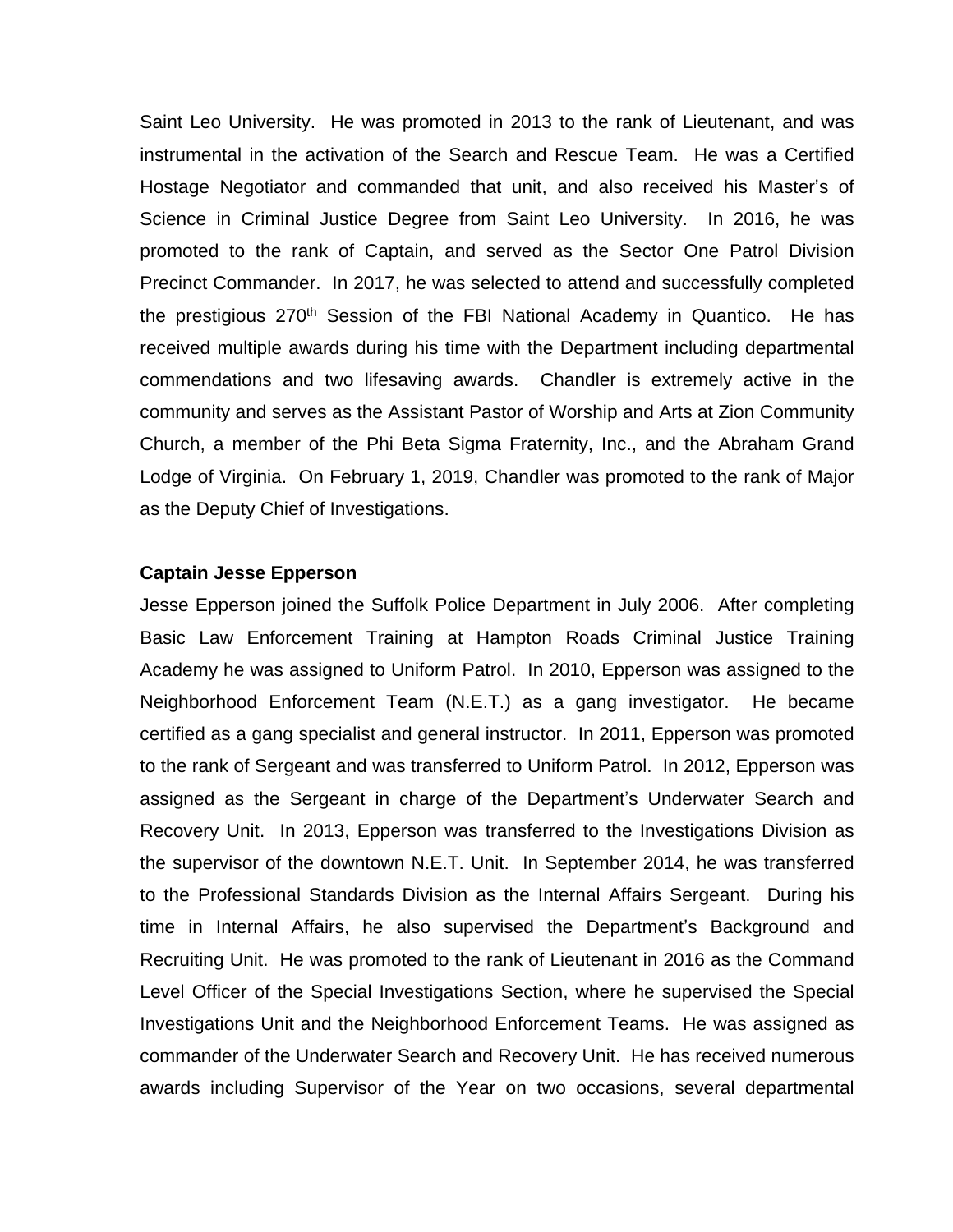commendations and noteworthy performance awards, and a community service award. Epperson earned a Master's Degree in Public Administration from Troy University and a Bachelor's in Criminal Justice from ODU. He was promoted to the rank of Captain on February 1, 2019 and put in command of Precinct 1 in the Operations Division.

# **Lieutenant Cheryl Balzer**

Cheryl Balzer began her career with the Suffolk Police Department in 2004 following in the footsteps of her great-grandfather, grandfather, uncle and brother. She spent her first 4 years in Uniform Patrol before being transferred to Criminal Investigations where she was assigned to the Youth & Family Services division for 5 years. She was promoted to Sergeant in 2013 and served in Uniform Patrol and Administration in the training division. She was previously a member of the Honor Guard, worked as the Crime Line Coordinator, and was an instructor with the Crisis Intervention Team and a Hostage Negotiator. She was promoted to Lieutenant and is currently assigned to the Precinct 2 day shift.

# **Lieutenant Jeffrey Lurie**

Jeff Lurie began his career with the Suffolk Police Department in July of 2009. He was initially assigned to Uniform Patrol until transferring to Criminal Investigations as a Detective in November of 2011. In September of 2014, he was promoted to the rank of Sergeant. He holds a Bachelor's degree in Criminal Justice and will complete his Master's degree in Public Administration and Disaster Management later this year. Throughout his career with the Suffolk Police Department, Lurie has been assigned to the SWAT Team, Mobile Command Bus Unit, Crisis Negotiations Team, and is now the commander of the Mobile Field Force Unit. He's earned several certifications from the US Department of Homeland Security to include Field Force Operations, Instructor Training Certification, and Incident Response to Terrorist Bombings Instructor. He was promoted to the rank of Lieutenant and is assigned to Sector 1 evening shift.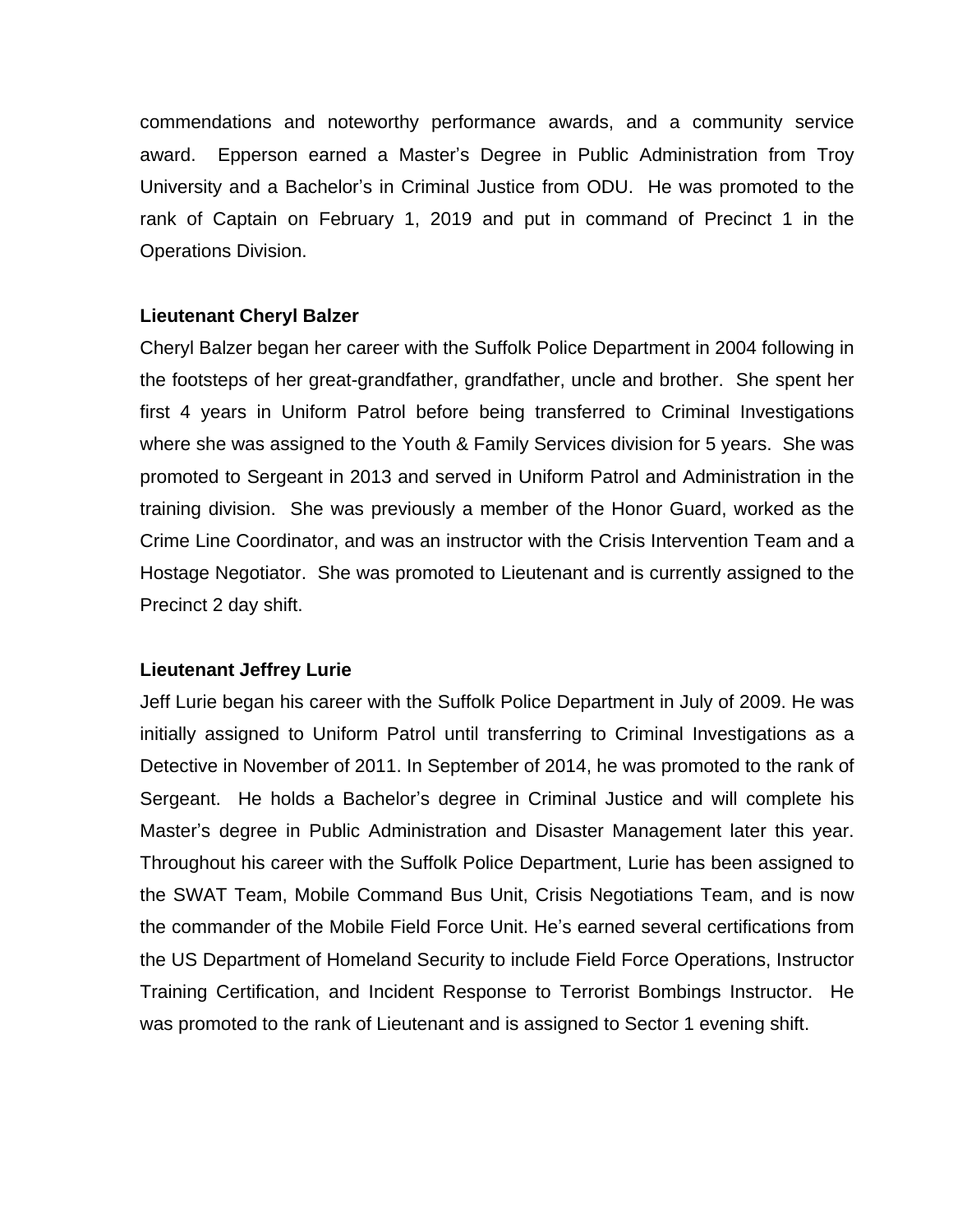## **Lieutenant James Sobers**

James Sobers was hired with the Suffolk Police Department in January 2008. He served in Uniform Patrol from 2008 to 2012 as a Field Training Officer, Fatal Crash Investigator and was awarded the MADD award in 2012 for his efforts in DUI enforcement. In 2013 James Sobers was transferred to the traffic unit and then promoted to Sergeant, and since that time was transferred to Uniform Patrol, and later to Administration as the Training, Inspections and Accreditation Sergeant. While assigned to Administration, he became a General Instructor, Mobile Field Force supervisor and Drone Unit supervisor. He was promoted to the rank of Lieutenant and is currently assigned to the Precinct Two Midnight shift.

## **Sergeant Wallace Weatherly**

Wallace Weatherly began his career with the Suffolk Police Department in March of 2006. He was assigned to the Neighborhood Enforcement Team in 2008. In 2010, he was assigned to the Special Investigations Unit. While in the Special Investigations Unit he was partnered with K9 Raijo and they were certified as a narcotics detection K9 team. He served seven years as a SWAT Operator and Sniper. He was a field training officer and fatality investigator and has also earned numerous instructorships. He was promoted to the rank of Sergeant and is currently assigned to Sector 2 Evening shift.

## **Sergeant Aaron Smith**

Aaron Smith was hired by the Suffolk Police Department in March of 2013. He has served in the Uniform Patrol, Criminal Investigations and Special Operations Divisions and while assigned has served as a patrol officer, School Resource Office and a member of the Neighborhood Enforcement Team along with ancillary duties in each assignment. He has obtained several certifications, including through the Federal Emergency Management Agency (FEMA) in incident management and response to terrorist bombings and other events. He has recently been appointed as the Sergeant of the Underwater Search and Recovery Team and is a member of the Honor Guard.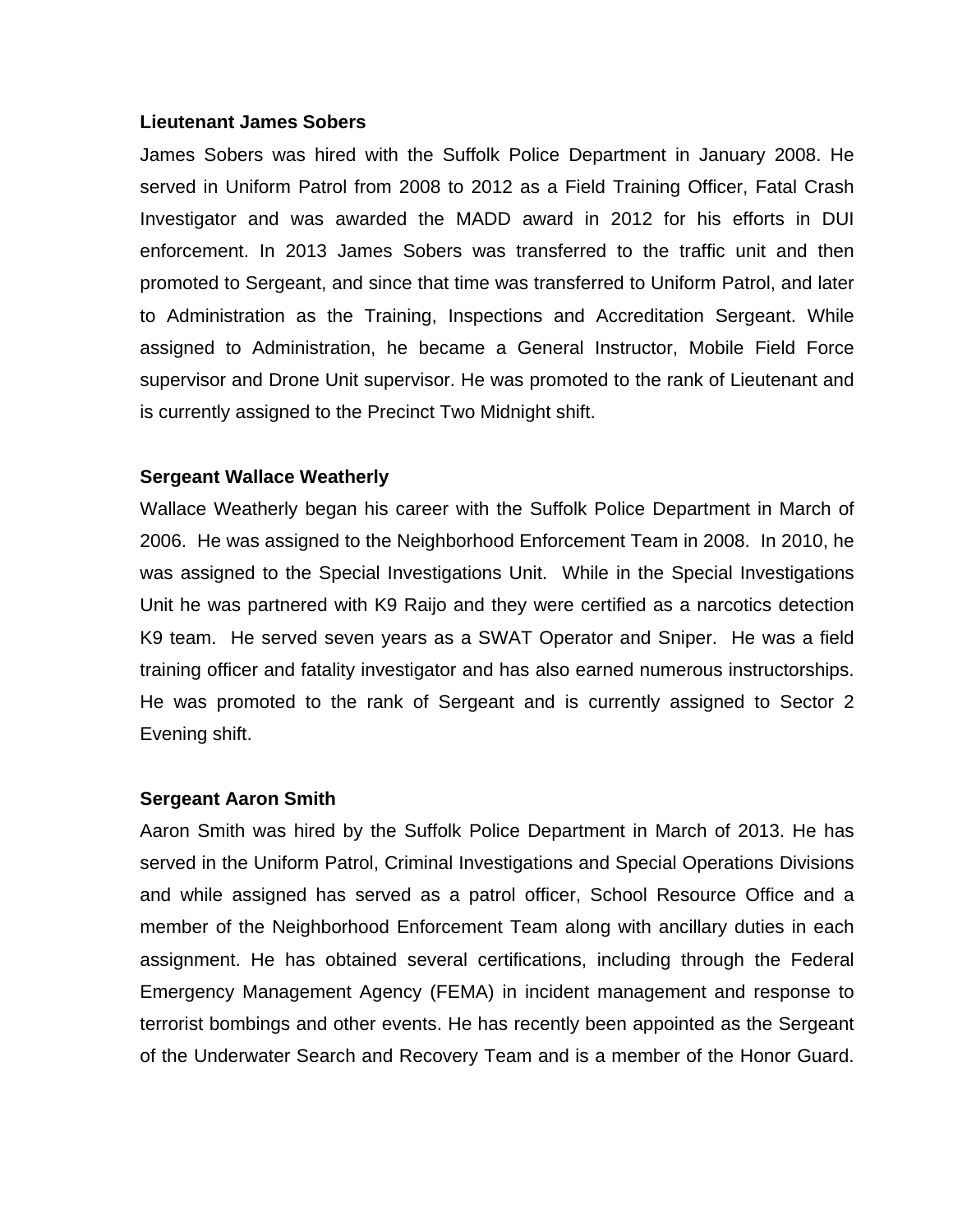He was promoted to the rank of Sergeant and is assigned to the Second Precinct, Midnight Shift.

## **Sergeant Joe Rivera**

Joe Rivera joined the Suffolk Police Department in 2007. After graduating from the Hampton Roads Criminal Justice Training Academy, he was assigned to Uniform Patrol Precinct 1. During his time with the Department he became a member of the SWAT Team, Honor Guard and was assigned to the Neighborhood Enforcement Team. He has obtained several certifications. He was promoted to Sergeant and is assigned as an evening shift supervisor in Precinct 1 which is where he began his career nearly 12 years ago.

# **Sergeant Ashley Shockley**

Ashley Shockley attended the Hampton Roads Criminal Justice Training Academy in 2012. After graduation and completion of Field Training, she served in Uniform Patrol and has earned numerous certifications. She has received Officer of the Quarter Awards, Departmental Commendations, and a Lifesaving Award. She holds a Bachelor's of Science in Business Administration from Liberty University and will graduate with her Master's of Science in Criminal Justice this coming May. She was promoted to Sergeant in August 2018.

## **Sergeant William Bradshaw**

William Bradshaw joined the Suffolk Police Department in May of 2005. After completing the Hampton Roads Regional Training Academy and his FTO phase he was assigned to Sector 1 Uniform Patrol where he earned several certifications. He was assigned to both the Mobile Field Force team and the Drone team and has received several awards in his time with the Department including a Community service award, 3 Department Commendations, and 2 Life Saving awards. He was promoted to Sergeant and is currently assigned to Sector 2 evening shift.

The following six Master Police Officers were promoted on July 15, 2018: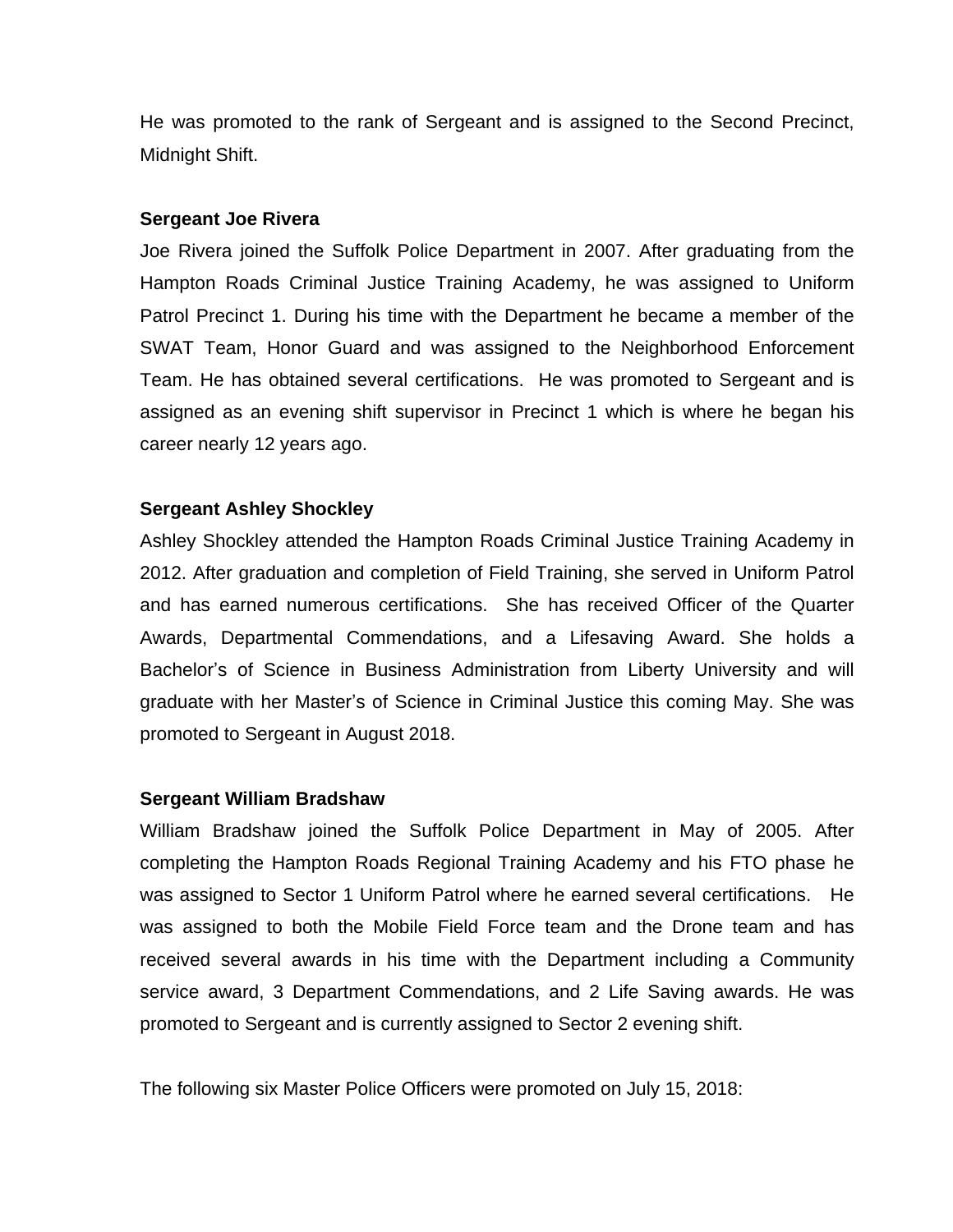## **Master Police Officer Jay Burton**

Jay Burton was hired in March 2008 and completed training at the Hampton Roads Criminal Justice Training Academy in June 2008. He has been assigned to Uniform Patrol and Criminal Investigations during his career and is currently assigned to Uniform Patrol and serves as a Field Training Officer for the department. He has earned multiple certifications and has received multiple awards including Officer of the Week, Evidence Technician of the Quarter, Department Commendations, Mothers Against Drunk Driving award for DUI enforcement and a United States Attorney Public Service Award. He is a negotiator for the Crisis Negotiation Team and is a pilot for the Unmanned Aircraft System Team.

# **Master Police Officer Benjamin Johnson**

Ben Johnson was hired in May 2001 after serving with the Wadesboro North Carolina Police Department. He attended the 43rd class of the Chesapeake Academy and when completed, was assigned to Uniform Patrol in both Precincts. He has obtained numerous certifications and has been a member of the Underwater Search and Recovery Team since 2007. He was promoted to the rank of Senior Police Officer in 2015 and Master Police Officer in July of 2018.

## **Master Police Officer John Lampe**

John Lampe was hired in July 2007 and completed training at the Hampton Roads Criminal Justice Training Academy in October 2007. Previously, he served in the United States Navy from 1986 through 2007 achieving the rank of Chief Petty Officer. Throughout his career he has been assigned to Uniform Patrol, DUI Task Force, and School Resource Officer. He has earned multiple certifications, numerous awards and ancillary duties.

# **Master Police Officer Ryan Linville**

Investigator Ryan Linville was hired by the Suffolk Police Department in March 2007. He graduated from the Hampton Roads Criminal Justice Training Academy in July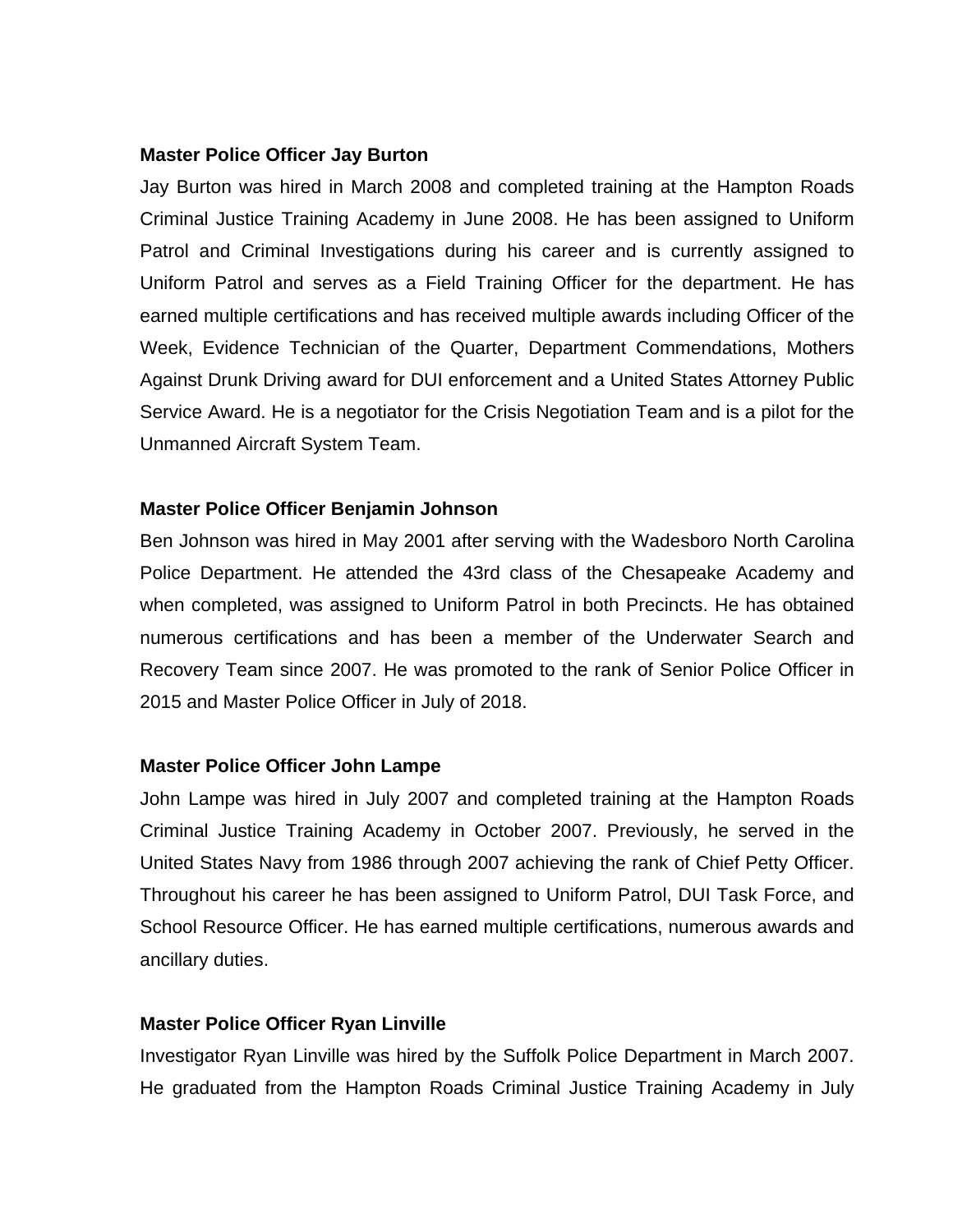2007, and was assigned to Uniform Patrol until July 2011. From July 2011 to February 2015 he was assigned to Criminal Investigations Neighborhood Enforcement Team. In February 2015 he was transferred to the Special Investigation Section where he is currently assigned. Investigator Linville has been a member of the SWAT team for 8 years and a Police Motorcycle Operator for 5 years.

# **Master Police Officer Heather Linville**

Detective MPO Heather Linville was hired by the Suffolk Police Department in July of 2009, after serving as an active duty member of the United States Navy in Aviation. She started her career in Uniform Patrol Sector 1 and remained there until she was named the Department's Accreditation Manager in 2012. In March of 2015, Detective Linville transferred to Criminal Investigations where she has served in the Department's Special Victims Unit ever since. She was responsible for establishing an MOU with the National ICAC (Internet Crimes Against Children) Task Force and currently serves as the Department's only ICAC Task Force member. She has been awarded Officer of the Year, is a General Instructor, and is a member of the Regional Sexual Assault Response Team (SART) as well as a sitting member of the Hampton Roads Child Fatality Team.

# **Master Police Officer Christopher Scherer**

MPO/Detective Christopher Scherer began his career at the Suffolk Police Department in 2003. He graduated from the 45th session of the Chesapeake Police Academy. He then went on to serve 7 years in uniform patrol in the first precinct, after which he was transferred to the Detective Bureau and spent several years in general assignment before being transferred to the Second Precinct burglary unit where he now serves.

# **Communications Lead Operator Jodi Cuffee**

Communications Lead Operator (CLO) Jodi Cuffee is a Suffolk Native who was hired by the Suffolk Police Department in May 2008. She completed the Hampton Roads Criminal Justice Training Academy Basic Dispatch Course. In September 2008, she